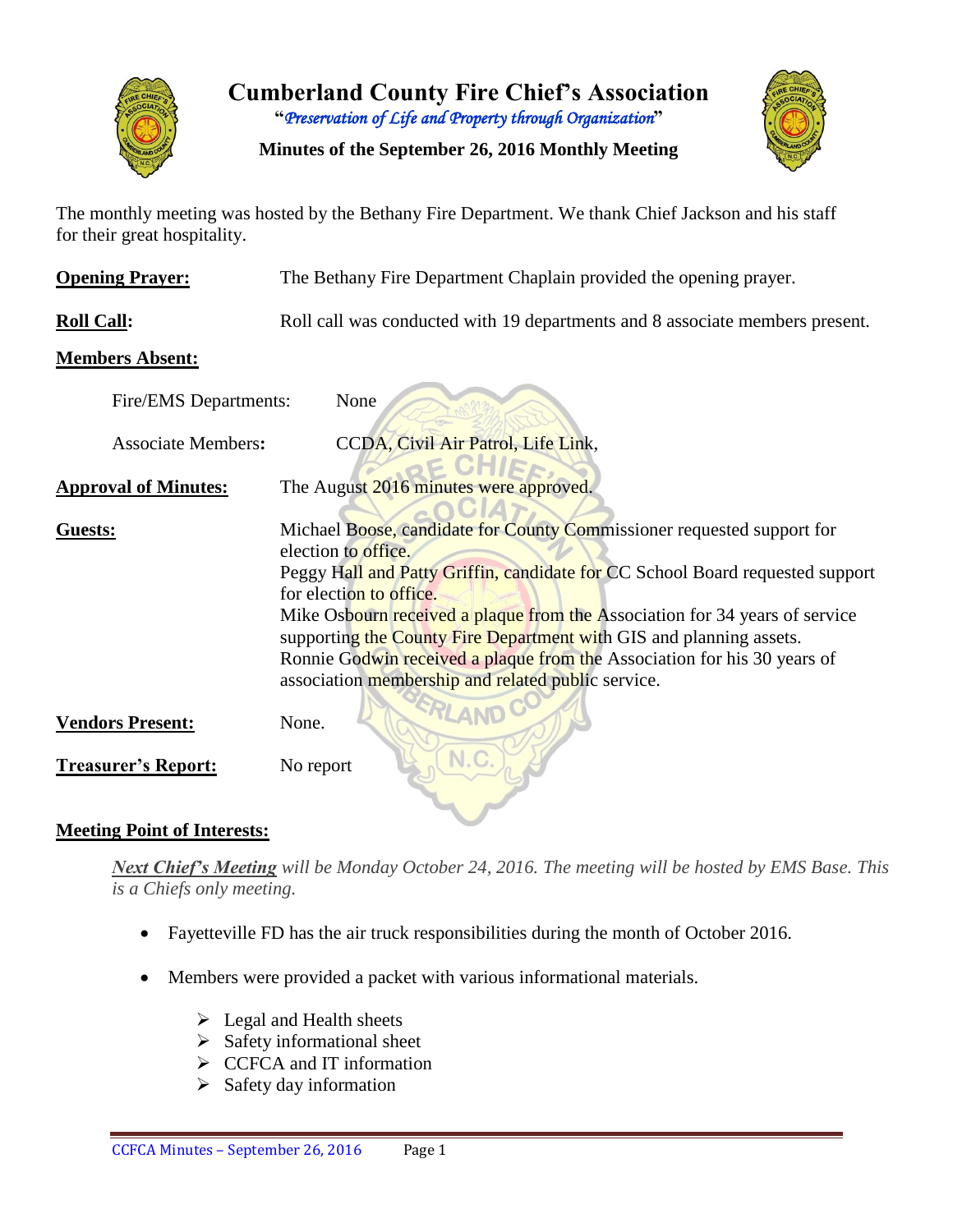#### **OLD BUSINESS**

- 1. President Johnson updated the members on the code plugs and voice files with the radio tactical channels. The contractor still has several stations with issues regarding voice files and other programing issues. Everyone was advised to check all of your radios and report to President Johnson what is working or what is not working. Mr. Mitchell will be sending out a template of what should be in the radios. Amerizon has been asked to send in an updated P-25 roster on our radios to ensure that the upgrade is there.
- 2. President Johnson advised that the Verizon accounts were set up for use with the Freedom Applications and Tablets. He is finalizing the issues involving the file server and proper infrastructure to support the program. We will be utilizing 911 funds to help with the purchase, but we will be required to work with the County on this issue for payment or reimbursement. Director Beeman and President Johnson will continue to work this issue. There will be several training the trainer (TTT) programs held on the operation of these devices as we move closer to implementation. The locations and dates are to be determined in the near future. This is a fluid situation and patience is needed as we have many moving parts that must come together.
- 3. President Johnson has asked Director Beeman to touch base with the health department representative that provided the Bed Bug presentation and was supposed to make the power point presentation available.

 $\blacksquare$ 

 $\Box$ 

#### **NEW BUSINESS:**

1. President Johnson appealed to the chiefs to devise a plan for the gradual replacement of our 800 MHz portable radios. Motorola support of our 2006 AFG Grant 800 MHz radios is expiring on December 31, 2019. Motorola will not support repairs and parts for those radios after that date, thus requiring a replacement radio. Because these radios are high-priced please think about a replacement stratagem suitable for your on-going budgets. He also stated that he will pursue the possibility of another regional grant for radios, but needed to see what the AFG priorities were.

#### **COMMITTEE REPORTS:**

#### **ID CARD/TECHNOLOGY COMMITTEE**

• **FYI.** Fire Chiefs are required to send a signed letter or memo with a firefighter requesting an ID Card. For any questions or an appointment contact 424-0694 or e-mail at [cjohnson.spfd@gmail.com](mailto:cjohnson.spfd@gmail.com)

**FIRE PREVENTION/EDUCATION COMMITTEE** BC Martin – Chairpersons, FF Angie Locklear E-Mail: [MMartin@ci.fay.nc.us,](mailto:MMartin@ci.fay.nc.us) or [alocklear@ci.fay.nc.us](mailto:alocklear@ci.fay.nc.us)

> Chief Martin introduced Firefighter Angie Locklear as the new Fire Life Safety Education Officer with FFD. Briefly discussed the Safety Day scheduled for October 8, 2016 at Cross Creek Mall.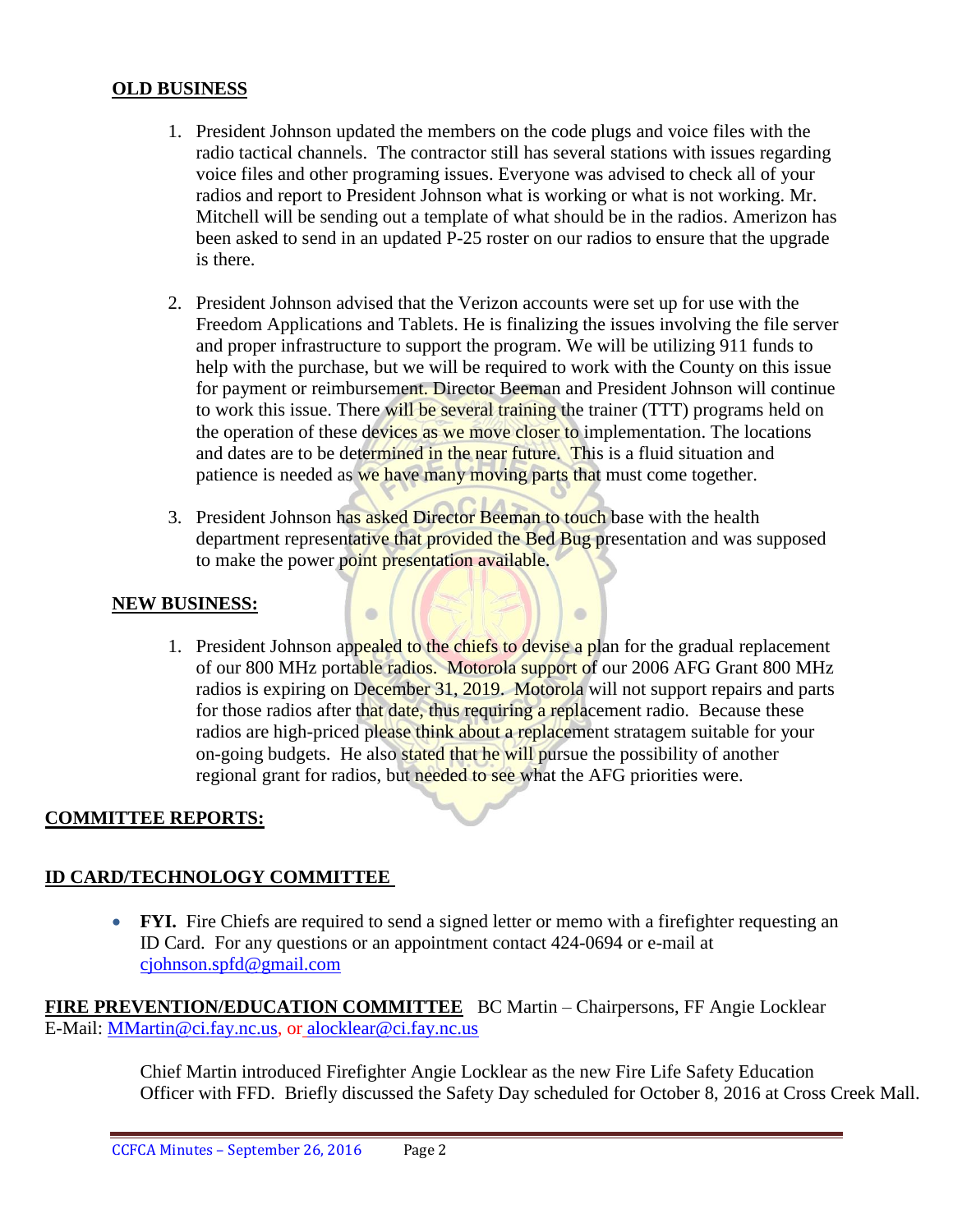#### **COMMUNICATIONS COMMITTEE** EMS Chief Brian Pearce – EMS - Chairperson, E-Mail: bpearce@capefearvalley.com

• No report.

**STANDARDS & POLICY COMMITTEE A/C** Kevin Murphy (SPFD # 13) Chairperson, E-Mail: [kmurphy1903@gmail.com](mailto:kmurphy1903@gmail.com)

 Assistant Chief Murphy stated that a meeting was needed to address some issues and a request from Pearce's Mill Fire Department on a numbering issue. -

**MEMORIAL COMMITTEE** Chief R. Marley (Pearce's Mill) Chairperson, E-Mail: [pmfd0301@nc.rr.com](mailto:pmfd0301@nc.rr.com)

• Memorial Service is October 1, 2016 at 1100 hours.

**AUTOMATIC AID/MUTUAL AID COMMITTEE** Chief Joe Marsh (GCFD # 24) Chairperson–E-Mail: [gcfd24@nc.rr.com](mailto:gcfd24@nc.rr.com)  FIRE (

GOCIA7

BERLAND CO

 $\Box$ 

• No report.

## **FINANCE COMMITTEE** Deputy Chief Freddy Johnson Jr. (Stoney Point) Chairperson, E-Mail: [spfd1302@nc.rr.com](mailto:spfd1302@nc.rr.com)

No report.

## **RESCUE COMMITTEE** Deputy Chief Hank Harris (Cotton FD) Chairperson, E-Mail:

[cfd402@nc.rr.com](mailto:cfd402@nc.rr.com)

• No report.

#### **BULK PURCHASE COMMITTEE** Deputy Director Timmy Mitchell (Emergency Services), Chairperson, E-Mail: [tmitchell@co.cumberland.nc.us](mailto:tmitchell@co.cumberland.nc.us)

• No report.

## **SPECIAL RESPONSE TIME COMMITTEE** - Chief Hill (WCFD/FFD) Chairperson, E-Mail: [mhill@ci.fay.nc.us](mailto:mhill@ci.fay.nc.us)

• No report.

## **KNOX BOX COMMITTEE** - Emergency Management Officer Gene Booth (Emergency Services) Chairperson, E-Mail: [wbooth@co.cumberland.nc.us](mailto:wbooth@co.cumberland.nc.us)

• President Johnson requested an update from Mr. Booth at the next meeting.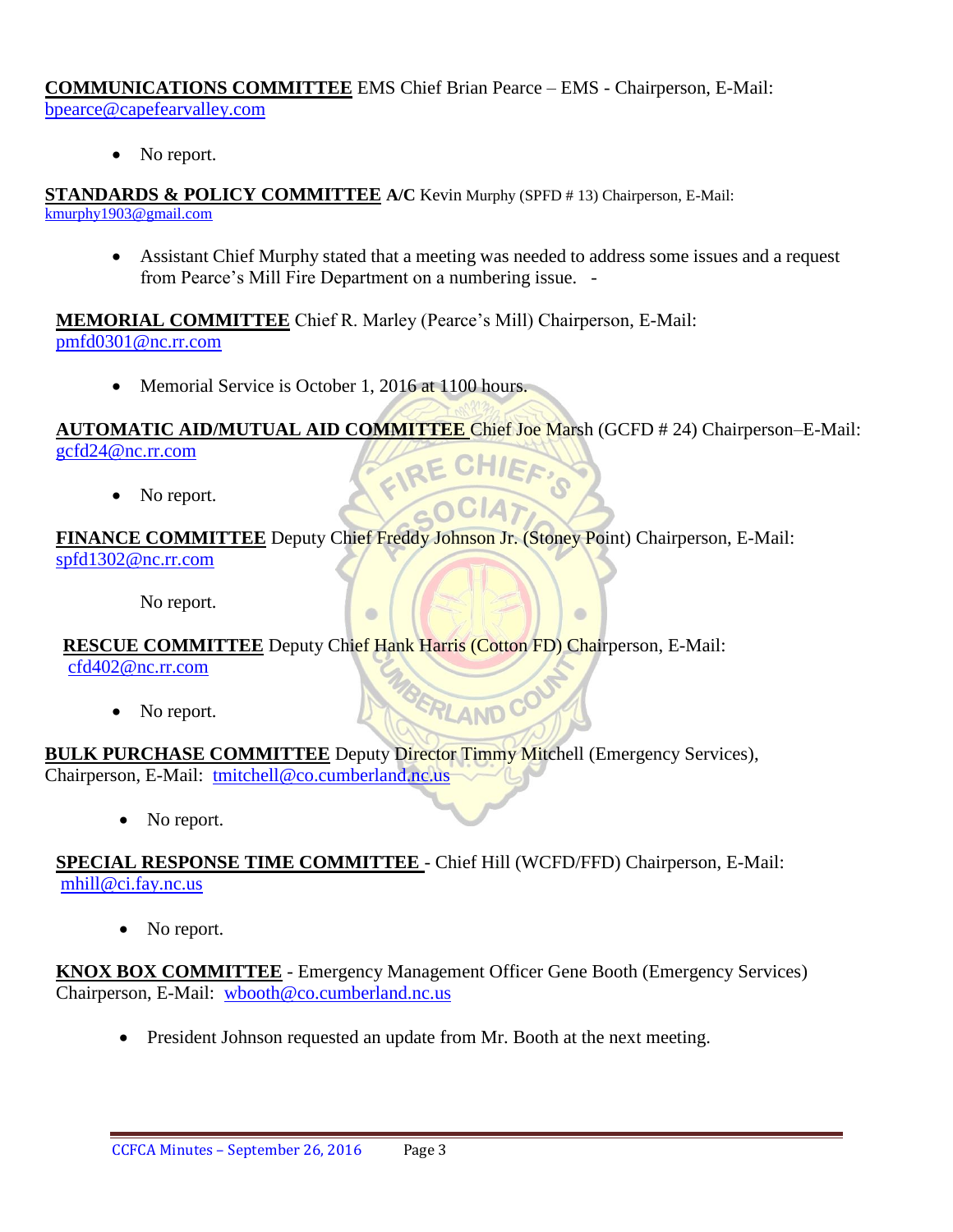**FIREHOUSE STEERING COMMITTEE** – Fire Chief T. J. McLamb (SLFD # 22) Chairperson, E-Mail: [tmclamb@spring-lake.org](mailto:tmclamb@spring-lake.org)

• There is a scheduled upgrade on October 10-11, 2016. More to follow from Chief McLamb.

## **ASSOCIATE MEMBERS REPORT**

**EMERGENCY SERVICES DIRECTOR/ ECC-911 (**Randy Beeman**,** Director), E-Mail: [rbeeman@co.cumberland.nc.us](mailto:rbeeman@co.cumberland.nc.us)

• There was some discussion on the currently on-going "I am Responding "issues.

**EMS DIRECTOR:** Brian Pearce, Director E-Mail: **bpearce@capefearvalley.com** 

• No report.

**HAZMAT** BC Robert Brinson, FFD - POC telephone for HAZMAT is 584-9550, E-Mail: [rbrinson@ci.fay.nc.us](mailto:rbrinson@ci.fay.nc.us)

• BC Brinson reported that FFD assisted with the Bertie County flooding.

**FORESTRY DISTRICT** Craig Gottfried, County Ranger, E-Mail: [craig.gottfried@ncagr.gov](mailto:craig.gottfried@ncagr.gov)

Ranger Gottfried is soliciting for Fire Department's to issue burning permits. If interested, please contact him

**FTCC** Steve Drew, E-Mail: [drews@faytechcc.edu](mailto:drews@faytechcc.edu)

• No report.

#### **SHERIFF'S OFFICE** Sheriff Butler

No report.

## **NC HIGHWAY PATROL** – Captain Freddy Johnson Jr. SHP Field Operations. E-Mail: [fljohnson@ncshp.org](mailto:fljohnson@ncshp.org)

 $N.C$ 

BERLAND CO

No report.

## **CIVIL AIR PATROL** Ryan William

• No report.

## **DISTRICT ATTORNEY'S OFFICE**

No report.

#### **COUNTY COMMISSIONERS** Fire Commissioner John Keefe

• Commissioner Keefe discussed the 911 services and requested support during the upcoming elections.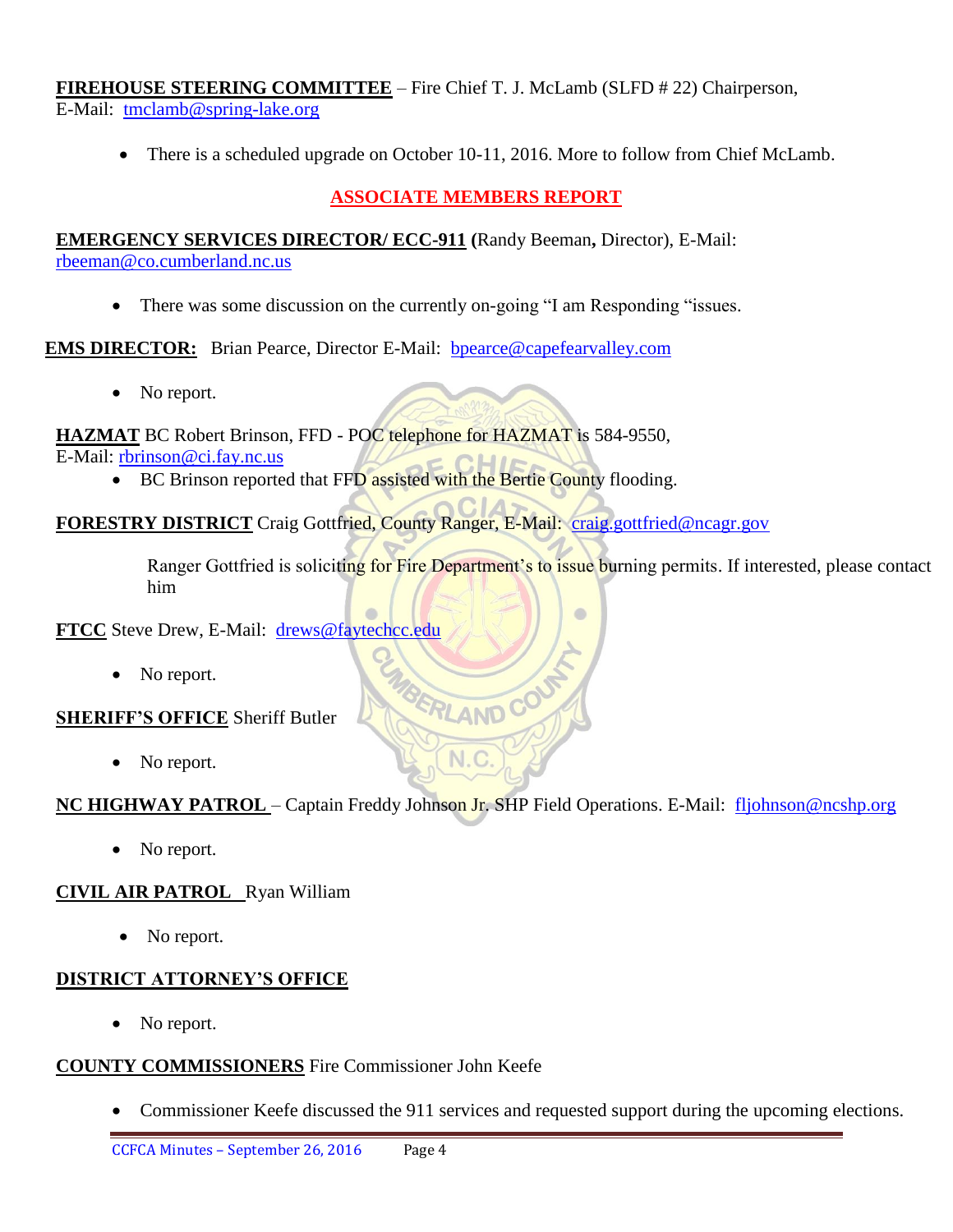## **FOR THE GOOD OF THE ASSOCIATION:**

- Chief Herndon and Chief McLamb thanked all of the personnel who assisted their departments with their inspection rating. Grays Creek #18 received a class 5 and Spring Lake #22 received a class 2 on their most recent ISO ratings.
- President Johnson reminded everyone of the Trail of Terror at SPFD #13 is starting this weekend and will run every weekend until Halloween night on the 31<sup>st</sup> October. Flyers were distributed.

**ADJOURNMENT:** A motion was made to adjourn by Chief Herndon seconded by Chief Hodges. The meeting was adjourned at 2020 hours. The next meeting on October 24, 2016 is a Chief's only meeting at EMS Base.

Respectfully Submitted By:

*Freddy l. Johnson Sr. Mark A. Melvin*

Freddy L. Johnson Sr., CFO Mark A. Melvin, CFO Fire Chief / President Fire Chief / Secretary

#### **1 Enclosures**

1. Cumberland County Fire Chief's Association – Attendance Roster 2016

 $\bullet$ 

ERLANDO